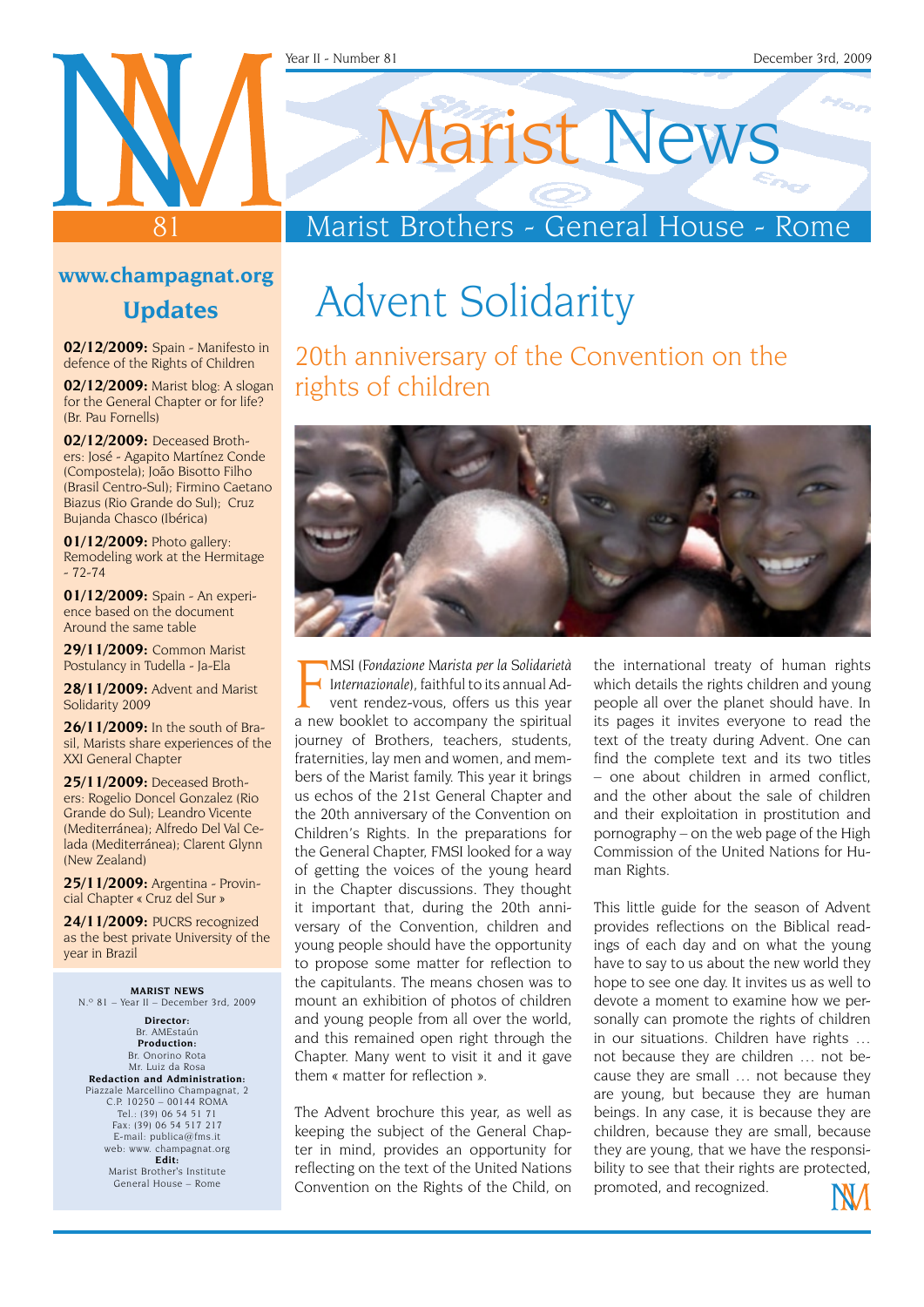# Eduardo Navarro de la Torre

## New Provincial of México Occidental



In its meeting of 3 November 2009,<br>the General Council decided to ap-<br>point Br. Eduardo Navarro de la Torre<br>as Provincial of México Occidental for n its meeting of 3 November 2009, the General Council decided to appoint Br. Eduardo Navarro de la Torre the next three years. His mandate will commence on 23 December 2009.

Brother Eduardo, known familiarly as "Lalo", was born in Tepatitlán, Jalisco (1950). His father, Domitilo, died in 1963, and his mother, Francisca de la Torre, who is still living, enrolled him in the Colegio Morelos of Tepatitlán (Jalisco), where he began his studies. This college holds a place of honour in the Marist history of Mexico, because it has contributed forty vocations to the Marist Brothers.

Eduardo entered the juniorate on 15 August 1962 in Loma Bonita, Guadalajara (Jalisco). He made his postulancy in 1965, took the habit in 1966 and made his first profession in 1967 in Morelia. He then did three years of scholasticate in Loma Bonita as a student at the Normal School "Anáhuac".

The apostolic activity of Br. Eduardo as a Marist can be summarised as follows: eight years teaching in Aguascalientes, Tepic, Monterrey and Tepatitlán; seven years as formator in the juniorate of Guadalajara, first as teacher and then four years as director; four years as student of religious psychology at the Gregorian University of Rome; nine years as formator in the Novitiate, with some as master and two as sub-master, working in a team with Brother Basilio Rueda; followed immediately by five years as

vice-provincial and superior of the provincial house. Recently he completed his term of six years as superior and director general of the Instituto México in Tijuana. In the course of these years, he has been elected at least four times to the Provincial Council, of which he was a current member.

The General Council recently asked him to take over direction of the International Centre of Spirituality of El Escorial (Madrid). He was preparing for this at this time after having participated as a delegate of his Province at the XXI General Chapter. Brother Emili Turú, Superior General, in the letter presenting Brother Eduardo to the Province writes: "I can testify to the openness, availability and spirit of faith Brother Lalo has shown in accepting this mission, and which he has shown anew in agreeing to respond to this new call which the Lord is making him to animate his province for three years". His Brothers are in admiration at his memory and his ability to imitate ways of speaking and tones of voice.



# Óscar Martín Vicario

## New Provincial of Compostela

**Brother Superior General and his Council have appointed Brother**<br> **Council and the Browin-cial of the Browing of Compostela for** Council have appointed Brother cial of the Province of Compostela for a period of three years, beginning from 2 January 2010. Óscar's great qualities of leadership, which have been

manifested in the different responsibilities he has assumed in the course of his life as a Marist, have merited the confidence of the Brothers of his Province and of the General Council, in entrusting him with this new service to the Institute.

Brother Óscar begins his mandate in a province which, six years since its creation, feels itself very united, and maintains a strong Brothers-Laity relationship which brings mutual enrichment and gives dynamism to a large number of lay persons committed to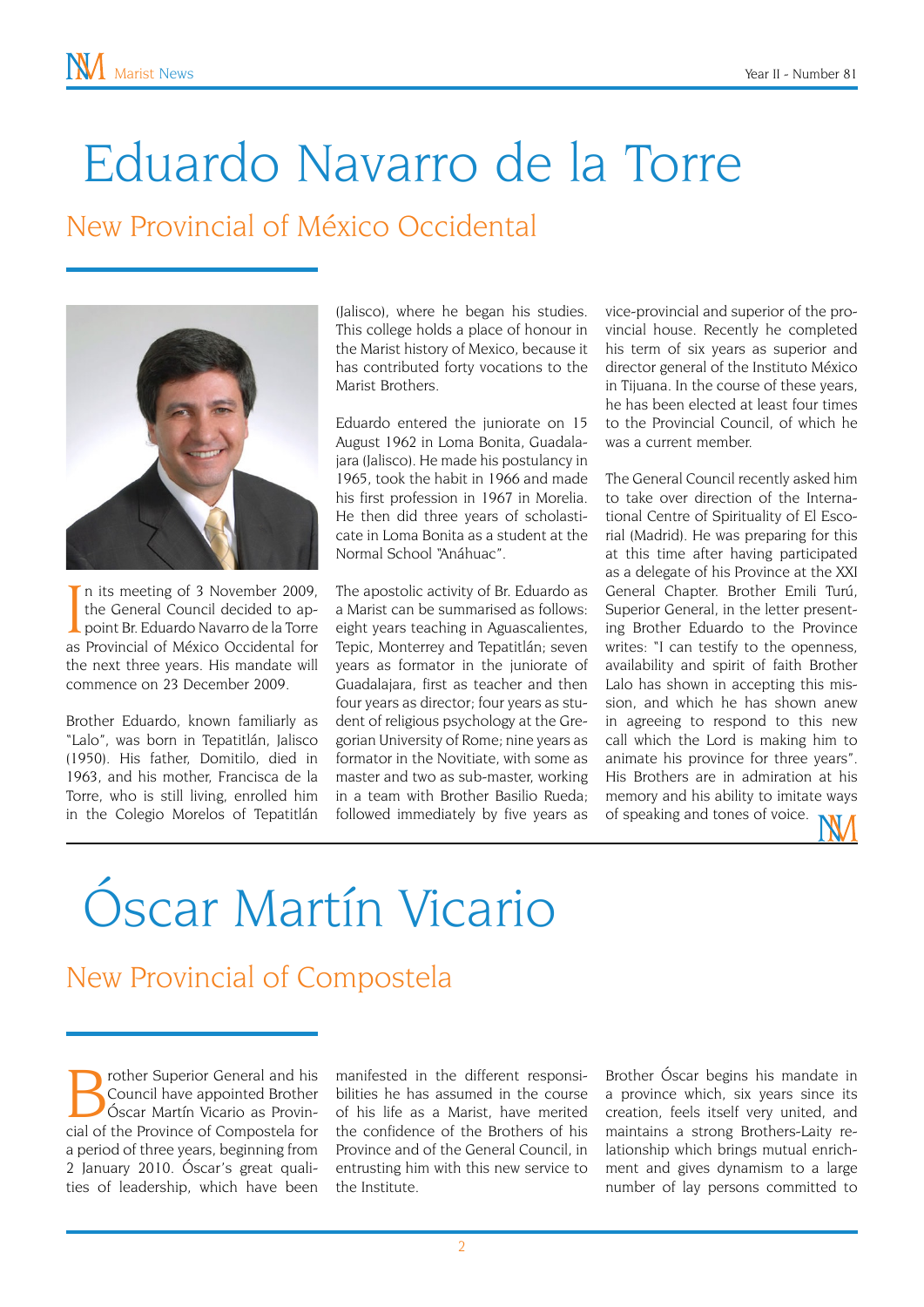the Marist spirituality and mission. During these last years they have set in motion programmes of formation as a path to personal growth. Many consider the current provincial organigram a success; the existence of a "provincial animation team", and the setting in place of a "strategic plan". One has to point out also growth in the care for the most needy children and young people, an openness to new experience, the selection and formation of lay teachers, youth ministry and the missionary spirit.

In the years of his mandate, Brother Óscar will have to meet the challenges still pending: vocations ministry, more vital, meaningful and open communities, works becoming daily more evangelising, the integration of Brothers with lay people, a possible revision of the mission and apostolic works in the province and a greater presence among poor children and youth, among others.

Brother Emili Turú, Superior General, in



the letter presenting the new Provincial to the Brothers and laity of the Province, greeted them with the same cry used by the ancient pilgrims to Compostela to encourage themselves on the way: "iUltreya". "I would like this to be also today my salute to the province of Compostela: ¡Ultreya! Onwards!", he wrote.

Before his appointment he was Vice-Provincial and Coordinator of the Ani-

mation Team of the Compostela Province. He has worked especially within the areas of shared mission, formation of youth animators and teachers, and the accompaniment of Brothers and communities.

Oscar Martin Vicario was born in Burgos, Spain on September 10, 1966. He did his primary training at the Juniorate at Arevalo (Avila), and later at Miraflores (Burgos). The rest of his initial formation, Postulancy, Novitiate, and Scholasticate took place in Salamanca, where he made his first profession in 1986 and his perpetual profession in 1993.

His work in the classroom, apostolate, ministry and animation of youth took place in Segovia, Salamanca, Valladolid, and on the Province Ministry Team. He studied and obtained his Teaching Degree and subsequently his Master's Degree in Spanish Literature. Later on he earned his Master's Degree in Theology.



# Ambrosio Alonso

New Provincial of Ibérica



rother Superior General and his Council, at their meeting of 3 November 2009, appointed as Provincial of the Province of Ibérica, Brother Ambrosio Alonso Díez for a three year period. Br. Ambrosio was filling the role of Vice-provincial and Co-ordinator of the Mission Commission of the Province of Ibérica. The time he spent serving the province as Vice-provincial, animating and co-ordinating evangelical works and projects of formal and nonformal education, has prepared him well for this new service.

Br. Ambrosio inherits the fruits of the management and leadership of Br. Samuel Holguín, who guided the Ibérica Province during the first six years of its existence. The new Province has been realizing a path of mutual knowledge and integration consolidating the sense of belonging, has strengthened the relationship between Brothers and laity, based on communion, has augmented the sense of co-responsibility and the efforts in formation, of the Brothers as well as of the teachers and educators. The Fraternities of the Province provide a key opportunity for sharing and living boldly the Marist charism, all forming together a prophetic and Marian Church.

At the same time, however, the Province continues to face some challeng